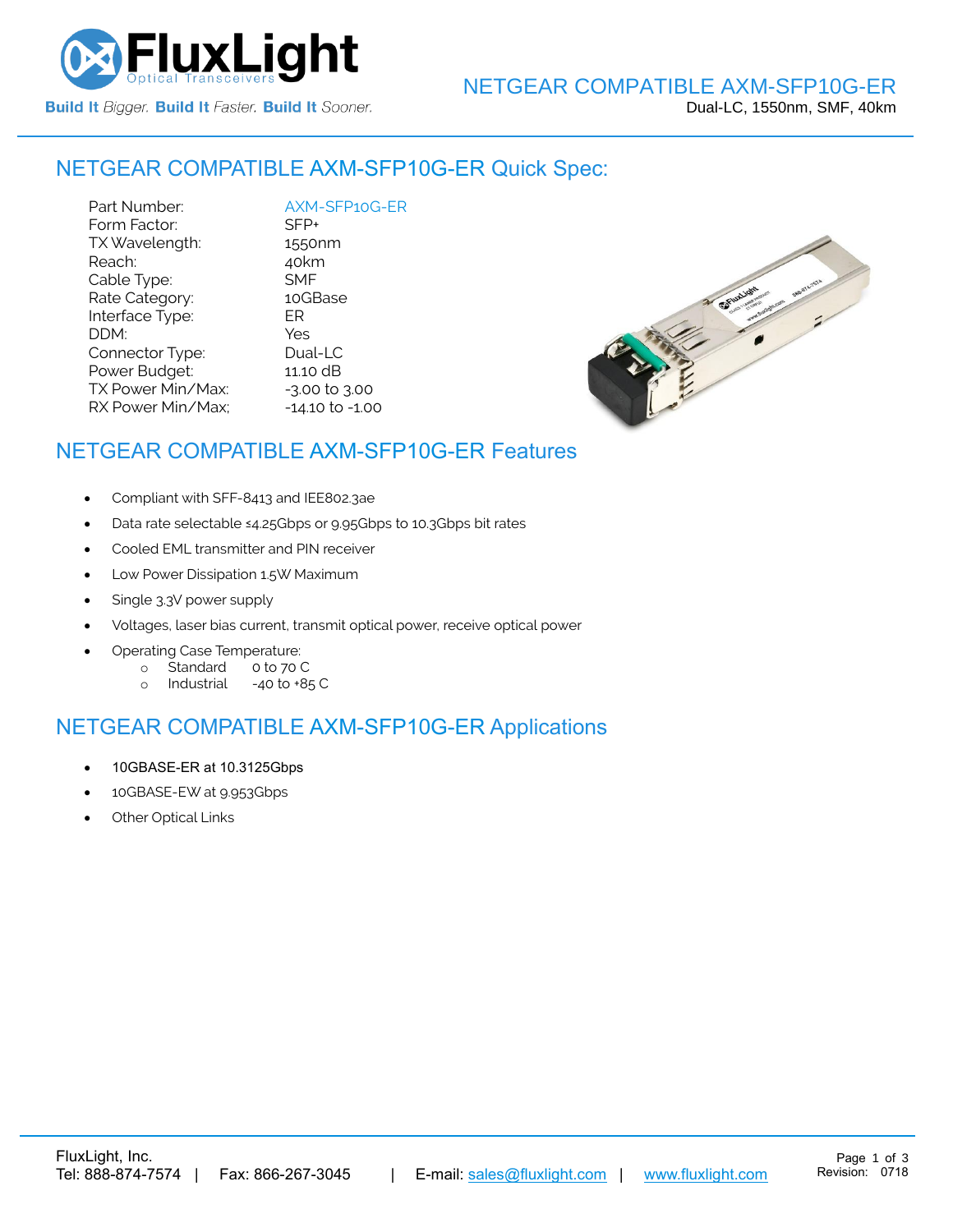

**Build It Bigger. Build It Faster. Build It Sooner.** 

### Electrical Characteristics (Condition: Ta=TOP)

| <b>Parameter</b>                  | <b>Symbol</b> | Min.    | <b>Typ</b> | Max.      | <b>Unit</b> | <b>Notes</b>                  |
|-----------------------------------|---------------|---------|------------|-----------|-------------|-------------------------------|
| CML Inputs(Differential)          | Vin           | 150     |            | 1200      | $mV p-p$    | AC coupled inputs             |
| <b>Supply Current</b>             | ICC           |         |            | 300       | mA          |                               |
| Input Impedance (Differential)    | Zin           | 85      | 100        | 115       | ohm         | $\text{R}$ in > 100 kohm @ DC |
| Tx_Disable Input Voltage - Low    | VIL           | $\circ$ |            | 0.8       | $\vee$      |                               |
| Tx_Disable Input Voltage - High   | <b>VIH</b>    | 2.0     |            | 3.45      | $\vee$      |                               |
| Tx_Fault Output Voltage - Low     | <b>VOL</b>    | $\circ$ |            | 0.5       | $\vee$      |                               |
| Tx_Fault Output Voltage - High    | VOH           | 2.0     |            | $Vcc+0.3$ | $\vee$      |                               |
| <b>CML Outputs (Differential)</b> | Vout          | 350     |            | 700       | mV pp       | AC coupled outputs            |
| Output Impedance (Differential)   | Zout          | 85      | 100        | 115       | ohms        |                               |
| Rx_LOS Output Voltage-Low         | <b>VOL</b>    | $\circ$ |            | 0.5       | $\vee$      |                               |
| Rx_LOS Output Voltage-High        | <b>VOH</b>    | 2.5     |            |           | $\vee$      |                               |

# Optical Characteristics (Condition: Ta=TOP)

| <b>TX</b>                        |         |               |                          |                          |              |             |  |
|----------------------------------|---------|---------------|--------------------------|--------------------------|--------------|-------------|--|
| <b>Parameter</b>                 |         | <b>Symbol</b> | Min                      | <b>Typ</b>               | <b>Max</b>   | <b>Unit</b> |  |
| Data Rate                        |         |               | $\overline{\phantom{a}}$ | 10.3                     |              | Gb/s        |  |
| 9µm Core Diameter SMF            |         |               |                          | 10                       |              | Km          |  |
| Centre wavelength                |         | λс            | 1530                     | 1550                     | 1565         | nm          |  |
| Output Spectral Width(-20dB)     |         | Δλ            | $\overline{\phantom{a}}$ | ۰                        | $\mathbf{1}$ | nm          |  |
| Average Output Power             |         | Pout          | $-3$                     | $\overline{\phantom{a}}$ | $+3$         | dBm         |  |
| <b>Extinction Ratio</b>          |         | ER            | 6                        | $\overline{a}$           |              | dB          |  |
| Average Power of OFF Transmitter |         |               |                          |                          | $-30$        | dBm         |  |
| Side Mode Suppression Ratio      |         | <b>SMSR</b>   | 30                       |                          |              | dB          |  |
| Input Differential Impedance     |         | Zin           | 90                       | 100                      | 110          | Ω           |  |
| <b>TX Disable</b>                | Disable |               | 2.0                      |                          | $Vcc+0.3$    | $\vee$      |  |
|                                  | Enable  |               | $\circ$                  |                          | 0.8          |             |  |
| <b>TX Fault</b>                  | Fault   |               | 2.0                      |                          | $Vcc+0.3$    |             |  |
|                                  | Normal  |               | $\circ$                  |                          | 0.8          | $\vee$      |  |